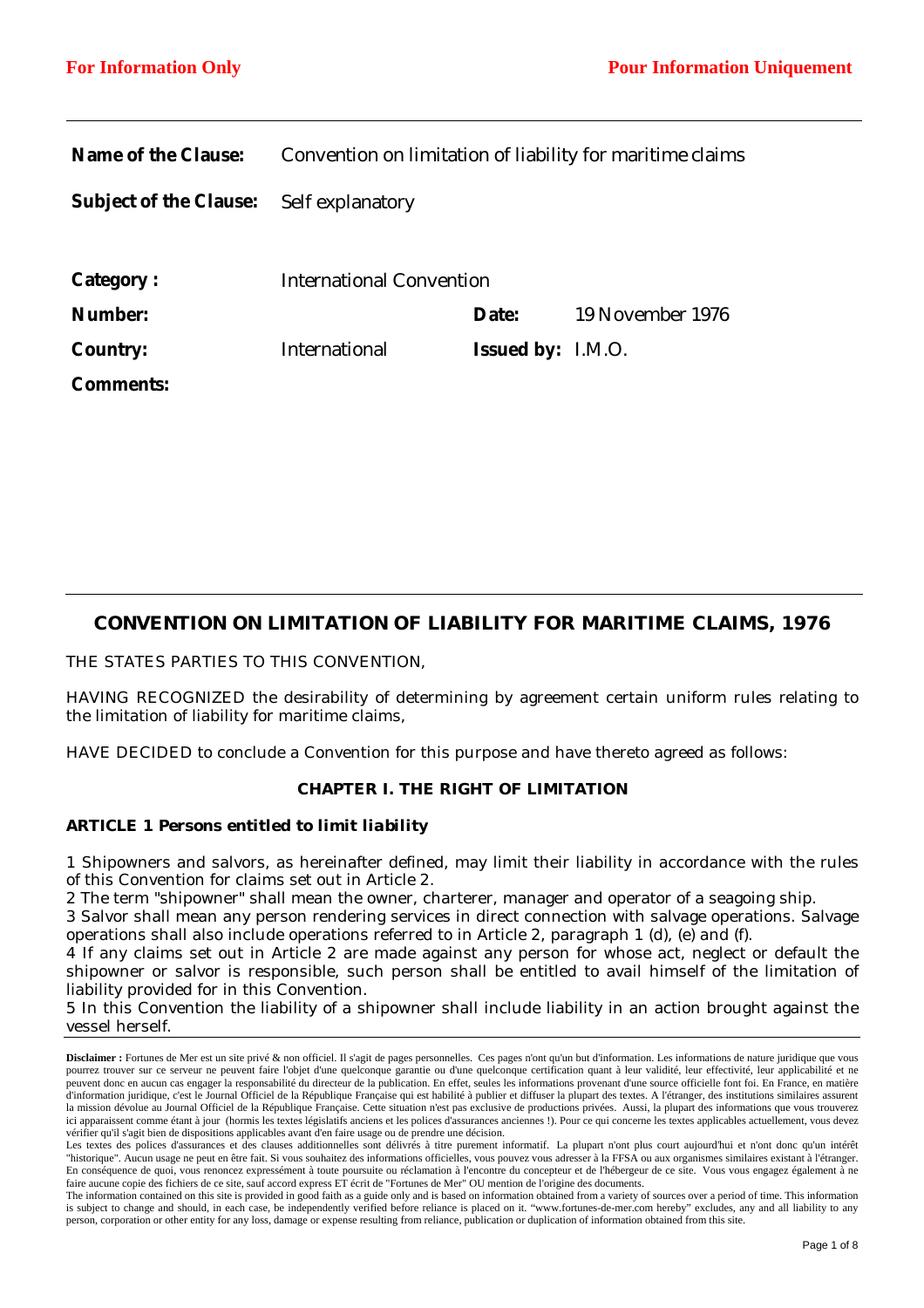6 An insurer of liability for claims subject to limitation in accordance with the rules of this Convention shall be entitled to the benefits of this Convention to the same extent as the assured himself. 7 The act of invoking limitation of liability shall not constitute an admission of liability.

#### *ARTICLE 2 Claims subject to limitation*

1 Subject to Articles 3 and 4 the following claims, whatever the basis of liability may be, shall be subject to limitation of liability:

a) claims in respect of loss of life or personal injury or loss of or damage to property (including damage to harbour works, basins and waterways and aids to navigation), occurring on board or in direct connexion with the operation of the ship or with salvage operations, and consequential loss resulting therefrom;

b) claims in respect of loss resulting from delay in the carriage by sea of cargo, passengers or their luggage;

c) claims in respect of other loss resulting from infringement of rights other than contractual rights, occurring in direct connexion with the operation of the ship or salvage operations;

d) claims in respect of the raising, removal, destruction or the rendering harmless of a ship which is sunk, wrecked, stranded or abandoned, including anything that is or has been on board such ship;

e) claims in respect of the removal, destruction or the rendering harmless of the cargo of the ship;

f) claims of a person other than the person liable in respect of measures taken in order to avert or minimize loss for which the person liable may limit his liability in accordance with this Convention, and further loss caused by such measures.

2 Claims set out in paragraph 1 shall be subject to limitation of liability even if brought by way of recourse or for indemnity under a contract or otherwise. However, claims set out under paragraph 1 (d), (e) and (f) shall not be subject to limitation of liability to the extent that they relate to remuneration under a contract with the person liable.

## *ARTICLE 3 Claims excepted from limitation*

The rules of this Convention shall not apply to:

a) claims for salvage or contribution in general average;

b) claims for oil pollution damage within the meaning of the International Convention on Civil Liability for Oil Pollution Damage, dated 29 November 1969 or of any amendment or Protocol thereto which is in force;

c) claims subject to any international convention or national legislation governing or prohibiting limitation of liability for nuclear damage;

d) claims against the shipowner of a nuclear ship for nuclear damage;

e) claims by servants of the shipowner or salvor whose duties are connected with the ship or the salvage operations, including claims of their heirs, dependents or other persons entitled to make such claims, if under the law governing the contract of service between the shipowner or salvor and such servants the shipowner or salvor is not entitled to limit his liability in respect of such claims, or if he is by such law only permitted to limit his liability to an amount greater than that provided for in Article 6.

## *ARTICLE 4 Conduct barring limitation*

A person liable shall not be entitled to limit his liability if it is proved that the loss resulted from his personal act or omission, committed with the intent to cause such loss, or recklessly and with knowledge that such loss would probably result.

## *ARTICLE 5 Counterclaims*

Where a person entitled to limitation of liability under the rules of this Convention has a claim against the claimant arising out of the same occurrence, their respective claims shall be set off against each other and the provisions of this Convention shall only apply to the balance, if any.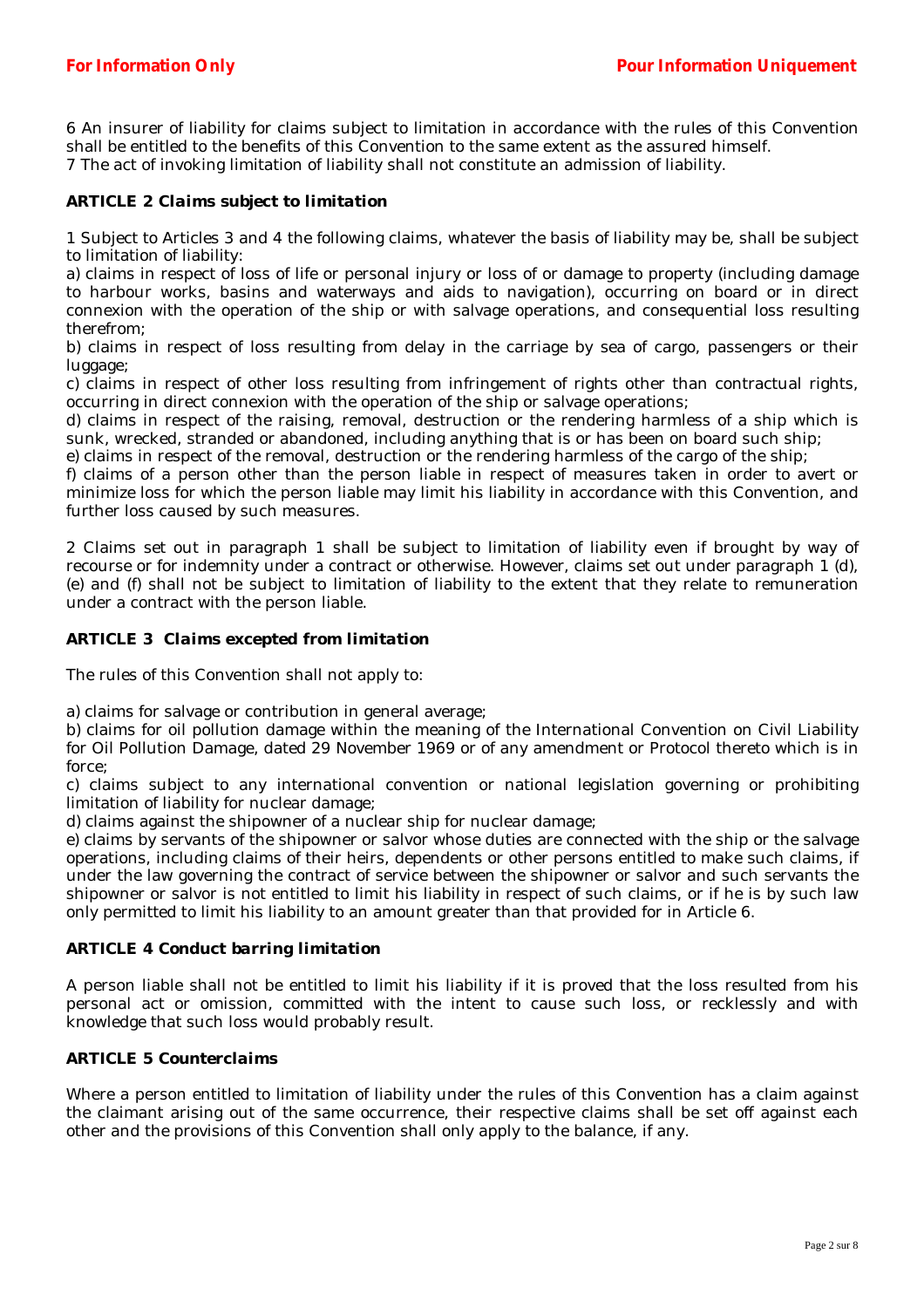# **CHAPTER II. LIMITS OF LIABILITY**

#### *ARTICLE 6 The general limits*

1 The limits of liability for claims other than those mentioned in Article 7, arising on any distinct occasion, shall be calculated as follows:

a) in respect of claims for loss of life or personal injury,

i) 333,000 Units of Account for a ship with a tonnage not exceeding 500 tons,

ii) for a ship with a tonnage in excess thereof, the following amount in addition to that mentioned in (i):

for each ton from 501 to 3,000 tons, 500 Units of Account;

for each ton from 3,001 to 30,000 tons, 333 Units of Account;

for each ton from 30,001 to 70,000 tons, 250 Units of Account; and

for each ton in excess of 70,000 tons 167 Units of Account;

b) in respect of any other claims,

i) 167,000 Units of Account for a ship with a tonnage not exceeding 500 tons,

ii) for a ship with a tonnage in excess thereof the following amount in addition to that mentioned in (i):

for each ton from 501 to 30,000 tons, 167 Units of Account: for each ton from 30,001 to 70,000 tons, 125 Units of Account; and for each ton in excess of 70,000 tons, 83 Units of Account.

2 Where the amount calculated in accordance with paragraph 1 (a) is insufficient to pay the claims mentioned therein in full, the amount calculated in accordance with paragraph 1 (b) shall be available for payment of the unpaid balance of claims under paragraph 1 (a) and such unpaid balance shall rank rateably with claims mentioned under paragraph 1 (b).

3 However, without prejudice to the right of claims for loss of life or personal injury according to paragraph 2, a State Party may provide in its national law that claims in respect of damage to harbour works, basins and waterways and aids to navigation shall have such priority over other claims under paragraph 1 (b) as is provided by that law.

4 The limits of liability for any salvor not operating from any ship or for any salvor operating solely on the ship to, or in respect of which he is rendering salvage services, shall be calculated according to a tonnage of 1,500 tons.

5 For the purpose of this Convention the ship's tonnage shall be the gross tonnage calculated in accordance with the tonnage measurement rules contained in Annex 1 of the International Convention on Tonnage Measurement of Ships, 1969.

## *ARTICLE 7 The limit for passenger claims*

1 In respect of claims arising on any distinct occasion for loss of life or personal injury to passengers of a ship, the limit of liability of the shipowner thereof shall be an amount of 46,666 Units of Account multiplied by the number of passsengers which the ship is authorized to carry according to the ship's certificate, but not exceeding 25 million Units of Account.

2 For the purpose of this Article "claims for loss of life or personal injury to passengers of a ship" shall mean any such claims brought by or on behalf of any person carried in that ship:

a) under a contract of passenger carriage, or

b) who, with the consent of the carrier, is accompanying a vehicle or live animals which are covered by a contract for the carriage of goods.

## *ARTICLE 8 Unit of Account*

1 The Unit of Account referred to in Articles 6 and 7 is the Special Drawing Right as defined by the International Monetary Fund. The amounts mentioned in Articles 6 and 7 shall be converted into the national currency of the State in which limitation is sought, according to the value of that currency at the date the limitation fund shall have been constituted, payment is made, or security is given which under the law of that State is equivalent to such payment. The value of a national currency in terms of the Special Drawing Right, of a State Party which is a member of the International Monetary Fund, shall be calculated in accordance with the method of valuation applied by the International Monetary Fund in effect at the date in question for its operations and transactions. The value of a national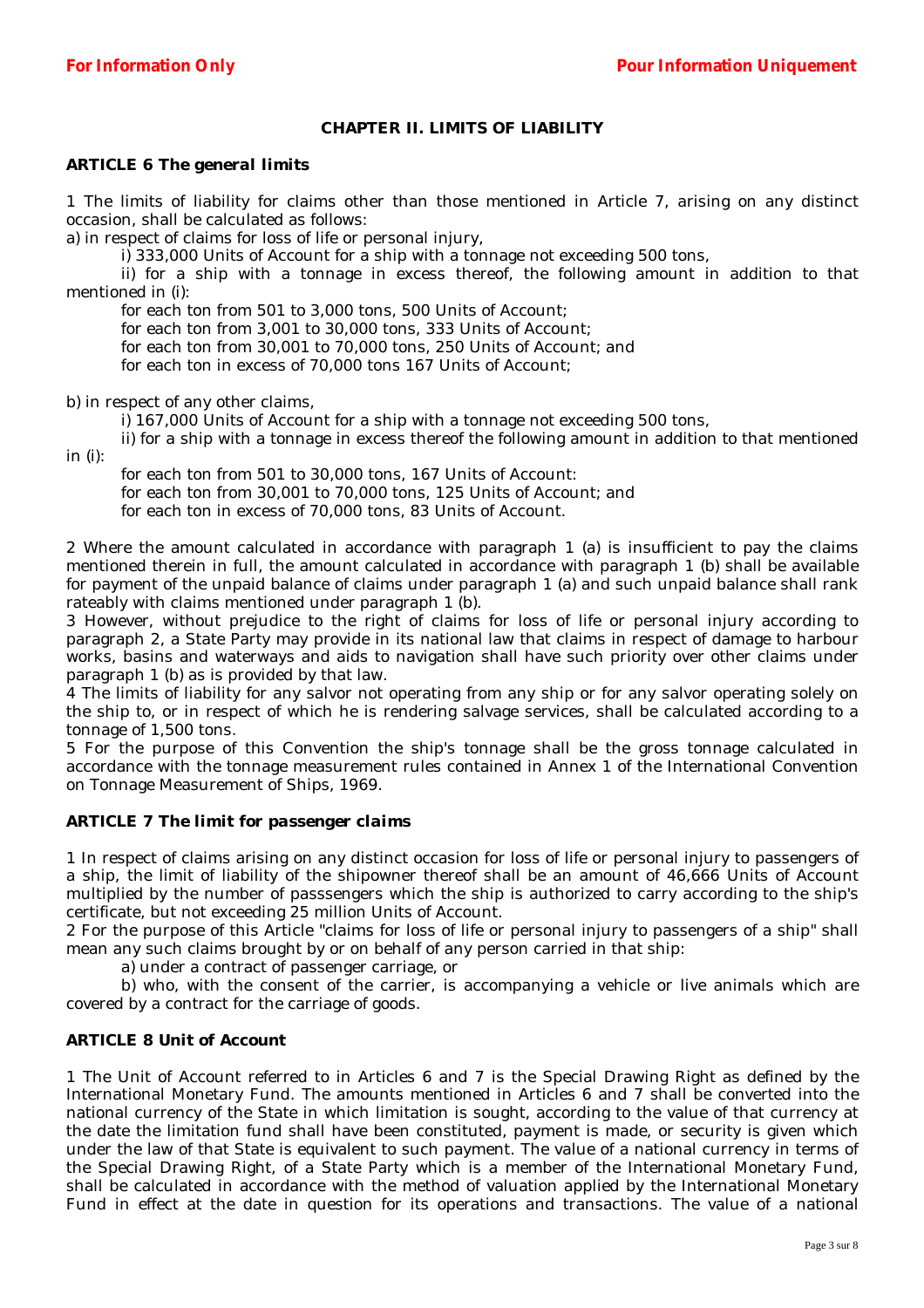currency in terms of the Special Drawing Right, of a State Party which is not a member of the International Monetary Fund, shall be calculated in a manner determined by that State Party.

2 Nevertheless, those States which are not members of the International Monetary Fund and whose law does not permit the application of the provisions of paragraph 1 may, at the time of signature without reservation as to ratification, acceptance or approval or at the time of ratification, acceptance, approval or accession or at any time thereafter, declare that the limits of liability provided for in this Convention to be applied in their territories shall be fixed as follows:

a) in respect of Article 6, paragraph 1 (a) at an amount of:

i) 5 million monetary units for a ship with a tonnage not exceeding 500 tons;

ii) for a ship with a tonnage in excess thereof, the following amount in addition to that mentioned in (i):

for each ton from 501 to 3,000 tons, 7,500 monetary units;

for each ton from 3,001 to 30,000 tons, 5,000 monetary units;

for each ton from 30,001 to 70,000 tons, 3,750 monetary units; and

for each ton in excess of 70,000 tons, 2,500 monetary units; and

b) in respect of Article 6, paragraph 1 (b), at an amount of:

i) 2.5 million monetary units for a ship with a tonnage not exceeding 500 tons;

ii) for a ship with a tonnage in excess thereof, the following amount in addition to that mentioned in (i):

for each ton from 501 to 30,000 tons, 2,500 monetary units;

for each ton from 30,001 to 70,000 tons, 1,850 monetary units; and

for each ton in excess of 70,000 tons, 1,250 monetary units; and

c) in respect of Article 7, paragraph 1, at an amount of 700,000 monetary units multiplied by the number of passengers which the ship is authorized to carry according to its certificate, but not exceeding 375 million monetary units.

Paragraphs 2 and 3 of Article 6 apply correspondingly to sub-paragraphs (a) and (b) of this paragraph.

3 The monetary unit referred to in paragraph 2 corresponds to sixty-five and a half milligrammes of gold of millesimal fineness nine hundred. The conversion of the amounts referred to in paragraph 2 into the national currency shall be made according to the law of the State concerned.

4 The calculation mentioned in the last sentence of paragraph 1 and the conversion mentioned in paragraph 3 shall be made in such a manner as to express in the national currency of the State Party as far as possible the same real value for the amounts in Articles 6 and 7 as is expressed there in units of account. States Parties shall communicate to the depositary the manner of calculation pursuant to paragraph 1, or the result of the conversion in paragraph 3, as the case may be, at the time of the signature without reservation as to ratification, acceptance or approval, or when depositing an instrument referred to in Article 16 and whenever there is a change in either.

# *ARTICLE 9 Aggregation of claims*

1 The limits of liability determined in accordance with Article 6 shall apply to the aggregate of all claims which arise on any distinct occasion:

a) against the person or persons mentioned in paragraph 2 of Article 1 and any person for whose act, neglect or default he or they are responsible; or

b) against the shipowner of a ship rendering salvage services from that ship and the salvor or salvors operating from such ship and any person for whose act, neglect or default he or they are responsible; or c) against the salvor or salvors who are not operating from a ship or who are operating solely on the ship to, or in respect of which, the salvage services are rendered and any person for whose act, neglect or default he or the, are responsible.

2 The limits of liability determined in accordance with Article 7 shall apply to the aggregate of all claims subject thereto which may, arise on any distinct occasion against the person or persons mentioned in paragraph 2 of Article 1 in respect of the ship referred to in Article 7 and any person for whose act, neglect or default he or they are responsible.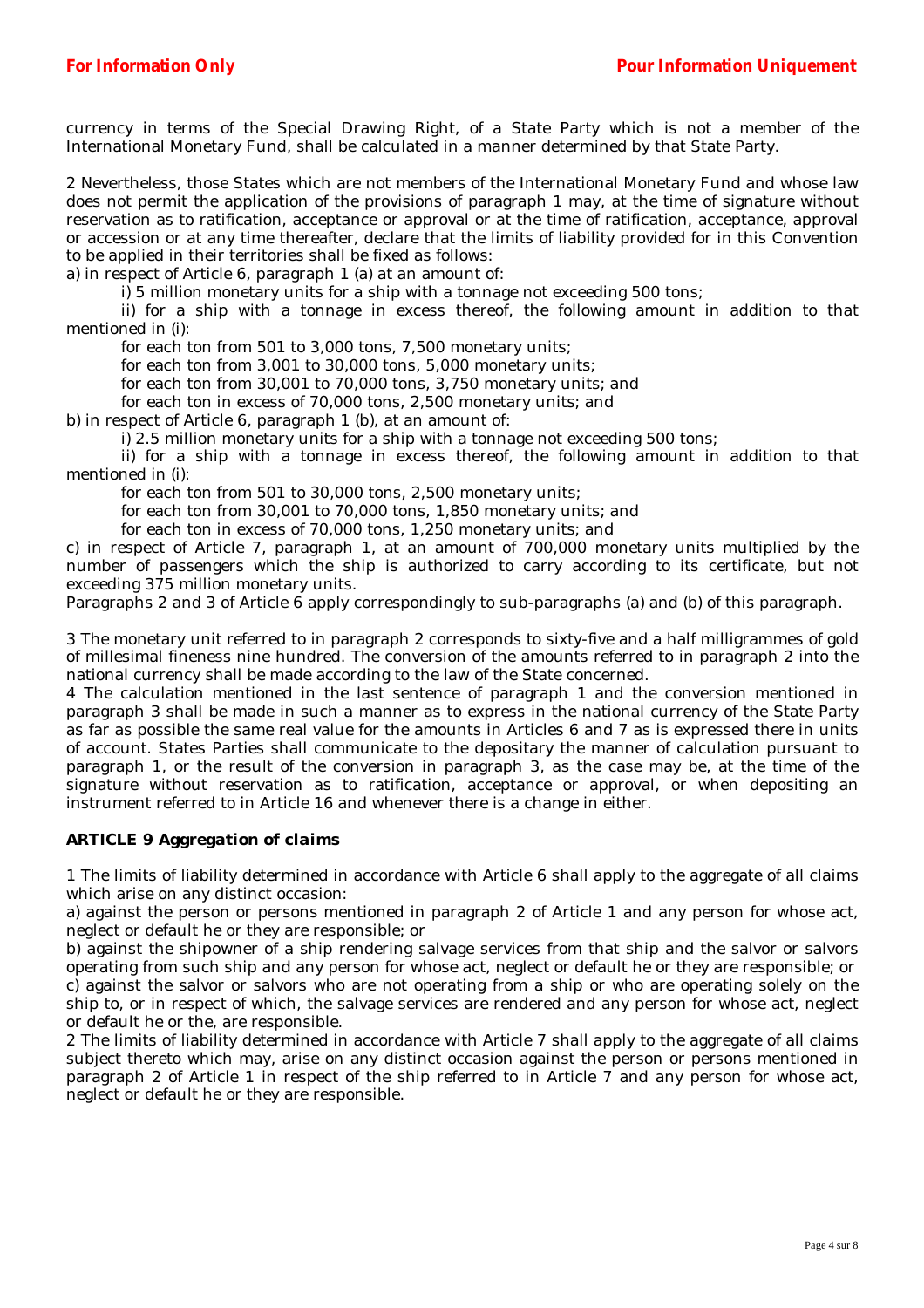## *ARTICLE 10 Limitation of liability without constitution of a limitation fund*

1 Limitation of liability may be invoked notwithstanding that a limitation fund as mentioned in Article 11 has not been constituted. However, a State Party may provide in its national law that, where an action is brought in its Courts to enforce a claim subject to limitation, a person liable may only invoke the right to limit liability if a limitation fund has been constituted in accordance with the provisions of this Convention or is constituted when the right to limit liability is invoked.

2 If limitation of liability is invoked without the constitution of a limitation fund, the provisions of Article 12 shall apply correspondingly.

3 Questions of procedure arising under the rules of this Article shall be decided in accordance with the national law of the State Party in which action is brought.

#### **CHAPTER III. THE LIMITATION FUND**

#### *ARTICLE 11 Constitution of the fund*

1 Any person alleged to be liable may constitute a fund with the Court or other competent authority in any State Party in which legal proceedings are instituted in respect of claims subject to limitation. The fund shall be constituted in the sum of such of the amounts set out in Articles 6 and 7 as are applicable to claims for which that person may be liable, together with interest thereon from the date of the occurrence giving rise to the liability until the date of the constitution of the fund. Any fund thus constituted shall be available only for the payment of claims in respect of which limitation of liability can be invoked.

2 A fund may be constituted, either by depositing the sum, or by producing a guarantee acceptable under the legislation of the State Party where the fund is constituted and considered to be adequate by the Court or other competent authority.

3 A fund constituted by one of the persons mentioned in paragraph 1 (a), (b) or (c) or paragraph 2 of Article 9 or his insurer shall be deemed constituted by all persons mentioned in paragraph  $\tilde{I}$  (a), (b) or (c) or paragraph 2, respectively.

## *ARTICLE 12 Distribution of the fund*

1 Subject to the provisions of paragraphs 1, 2 and 3 of Article 6 and of Article 7, the fund shall be distributed among the claimants in proportion to their established claims against the fund.

2 If, before the fund is distributed, the person liable, or his insurer, has settled a claim against the fund such person shall, up to the amount he has paid, acquire by subrogation the rights which the person so compensated would have enjoyed under this Convention.

3 The right of subrogation provided for in paragraph 2 may also be exercised by persons other than those therein mentioned in respect of any amount of compensation which they may have paid, but only to the extent that such subrogation is permitted under the applicable national law.

4 Where the person liable or any other person establishes that he may be compelled to pay, at a later date, in whole or in part any such amount of compensation with regard to which such person would have enjoyed a right of subrogation pursuant to paragraphs 2 and 3 had the compensation been paid before the fund was distributed, the Court or other competent authority of the State where the fund has been constituted may order that a sufficient sum shall be provisionally set aside to enable such person at such later date to enforce his claim against the fund.

#### *ARTICLE 13 Bar to other actions*

1 Where a limitation fund has been constituted in accordance with Article 11, any person having made a claim against the fund shall be barred from exercising any right in respect of such claim against any other assets of a person by or on behalf of whom the fund has been constituted.

2 After a limitation fund has been constituted in accordance with Article 11, any ship or other property, belonging to a person on behalf of whom the fund has been constituted, which has been arrested or attached within the jurisdiction of a State Party for a claim which may be raised against the fund, or any security given, may be released by order of the Court or other competent authority of such State.

3 However, such release shall always be ordered if the limitation fund has been constituted:

a) at the port where the occurrence took place, or, if it took place out of port, at the first port of call thereafter; or

b) at the port of disembarkation in respect of claims for loss of life or personal injury; or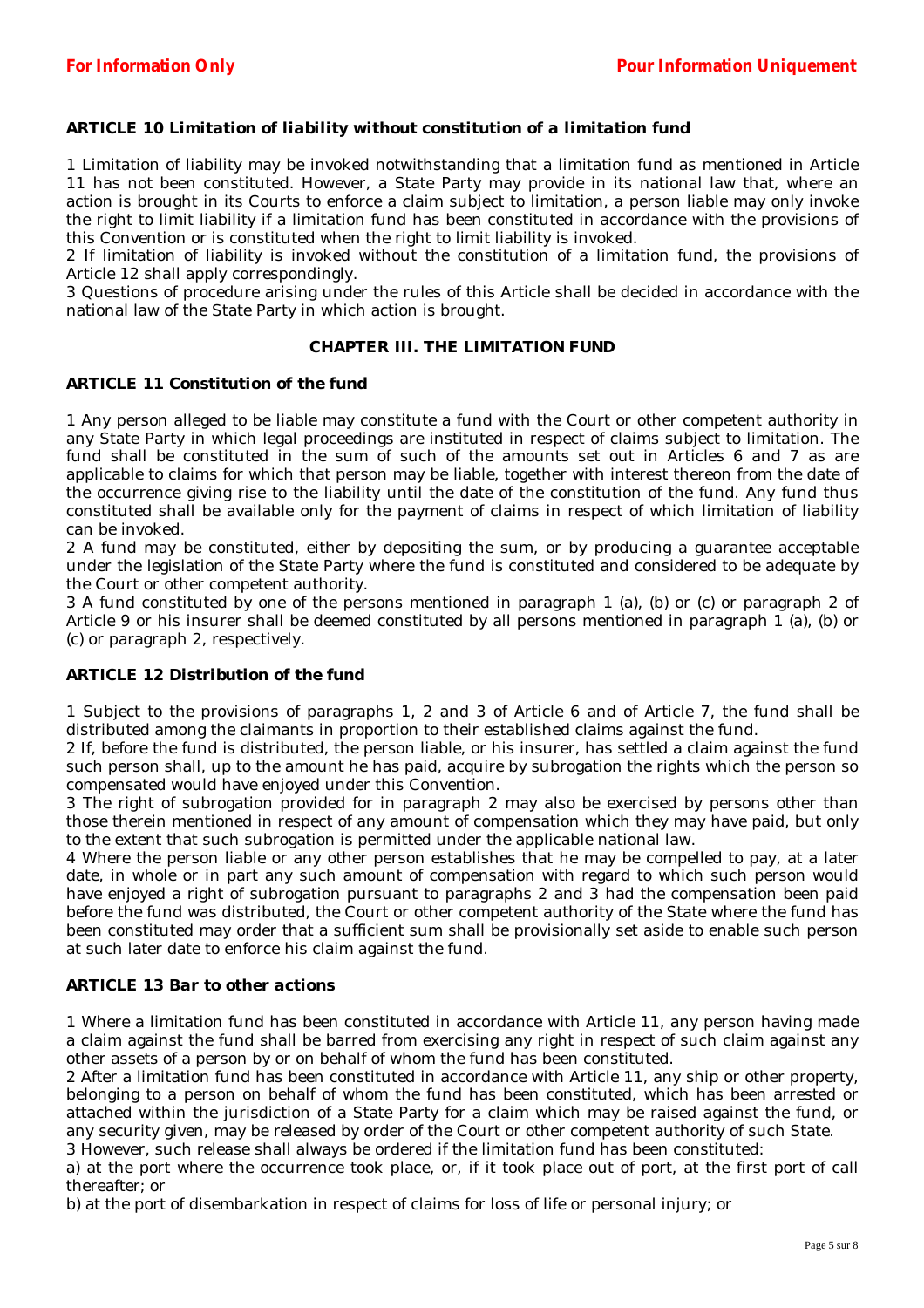c) at the port of discharge in respect of damage to cargo; or

d) in the State where the arrest is made.

3 The rules of paragraphs 1 and 2 shall apply only if the claimant may bring a claim against the limitation fund before the Court administering that fund and the fund is actually available and freely transferable in respect of that claim.

#### *ARTICLE 14 Governing law*

Subject to the provisions of this Chapter the rules relating to the constitution and distribution of a limitation fund, and all rules of procedure in connexion therewith, shall be governed by the law of the State Party in which the fund is constituted.

#### **CHAPTER IV. SCOPE OF APPLICATION**

#### *ARTICLE 15*

1 This Convention shall apply whenever any person referred to in Article 1 seeks to limit his liability before the Court of a State Party or seeks to procure the release of a ship or other property or the discharge of any security given within the jurisdiction of any such State. Nevertheless, each State Party may exclude wholly or partially from the application of this Convention any person referred to in Article 1 who at the time when the rules of this Convention are invoked before the Courts of that State does not have his habitual residence in a State Party or does not have his principal place of business in a State Party or any ship in relation to which the right of limitation is invoked or whose release is sought and which does not at the time specified above fly the flag of a State Party.

2 A State Party may regulate by specific provisions of national law the system of limitation of liability to be applied to vessels which are:

a) according to the law of that State, ships intended for navigation on inland waterways;

b) ships of less than 300 tons.

A State Party which makes use of the option provided for in this paragraph shall inform the depositary of the limits of liability adopted in its national legislation or of the fact that there are none.

3 A State Party may regulate by specific provisions of national law the system of limitation of liability to be applied to claims arising in cases in which interests of persons who are nationals of other States Parties are in no way involved.

4 The Courts of a State Party shall not apply this Convention to ships constructed for, or adapted to, and engaged in, drilling:

a) when that State has established under its national legislation a higher limit of liability than that otherwise provided for in Article 6; or

b) when that State has become party to an international convention regulating the system of liability in respect of such ships.

In a case to which sub-paragraph (a) applies that State Party shall inform the depositary accordingly.

5. This Convention shall not apply to:

a) air-cushion vehicles;

b) floating platforms constructed for the purpose of exploring or exploiting the natural resources of the sea-bed or the subsoil thereof.

# **CHAPTER V. FINAL CLAUSES**

#### *ARTICLE 16 Signature, ratification and accession*

1 This Convention shall be open for signature by all States at the Headquarters of the Inter-Governmental Maritime Consultative Organization (hereinafter referred to as "the Organization") from 1 February 1977 until 31 December 1977 and shall thereafter remain open for accession. 2 All States may become parties to this Convention by:

a) signature without reservation as to ratification, acceptance or approval; or

b) signature subject to ratification, acceptance or approval followed by ratification, acceptance or approval; or

c) accession.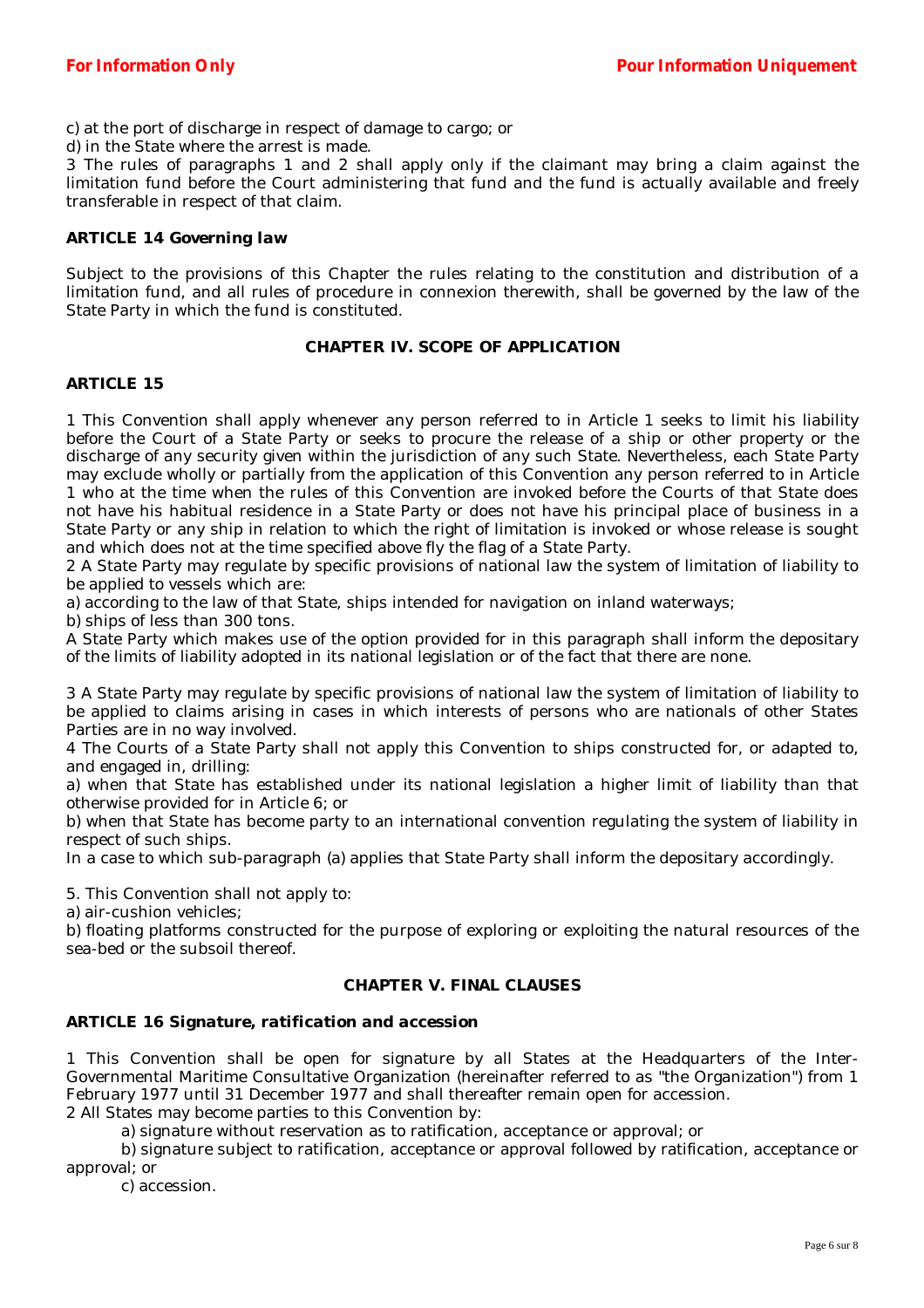3 Ratification, acceptance, approval or accession shall be effected by the deposit of a formal instrument to that effect with the Secretary-General of the Organization (hereinafter referred to as "the Secretary-General").

# *ARTICLE 17 Entry into force*

1 This Convention shall enter into force on the first day of the month following one year after the date on which twelve States have either signed it without reservation as to ratification, acceptance or approval or have deposited the requisite instruments of ratification, acceptance, approval or accession.

2 For a State which deposits an instrument of ratification, acceptance, approval or accession, or signs without reservation as to ratification, acceptance or approval, in respect of this Convention after the requirements for entry into force have been met but prior to the date of entry into force, the ratification, acceptance, approval or accession or the signature without reservation as to ratification, acceptance or approval, shall take effect on the date of entry into force of the Convention or on the first day of the month following the ninetieth day after the date of the signature or the deposit of the instrument, whichever is the later date.

3 For any State which subsequently becomes a Party to this Convention, the Convention shall enter into force on the first day of the month following the expiration of ninety days after the date when such State deposited its instrument.

4 In respect of the relations between States which ratify, accept, or approve this Convention or accede to it, this Convention shall replace and abrogate the International Convention relating to the Limitation of the Liability of Owners of Sea-going Ships, done at Brussels on 10 October 1957, and the International Convention for the Unification of certain Rules relating to the Limitation of Liability of the Owners of Sea-going Vessels, signed at Brussels on 25 August 1924.

## *ARTICLE 18 Reservations*

1 Any State may, at the time of signature, ratification, acceptance, approval or accession, reserve the right to exclude the application of Article 2 paragraph 1 (d) and (e). No other reservations shall be admissible to the substantive provisions of this Convention.

2 Reservations made at the time of signature are subject to confirmation upon ratification, acceptance or approval.

3 Any State which has made a reservation to this Convention may withdraw it at any time by means of a notification addressed to the Secretary-General. Such withdrawal shall take effect on the date the notification is received. If the notification states that the withdrawal of a reservation is to take effect on a date specified therein, and such date is later than the date the notification is received by the Secretary-General, the withdrawal shall take effect on such later date.

## *ARTICLE 19 Denunciation*

1 This Convention may be denounced by a State Party at any time after one year from the date on which the Convention entered into force for that Party.

2 Denunciation shall be effected by the deposit of an instrument with the Secretary-General.

3 Denunciation shall take effect on the first day of the month following the expiration of one year after the date of deposit of the instrument, or after such longer period as may be specified in the instrument.

#### *ARTICLE 20 Revision and amendment*

1 A Conference for the purpose of revising or amending this Convention may be convened by the Organization.

2 The Organization shall convene a Conference of the States Parties to this Convention for revising or amending it at the request of not less than one-third of the Parties.

3 After the date of the entry into force of an amendment to this Convention, any instrument of ratification, acceptance, approval or accession deposited shall be deemed to apply to the Convention as amended, unless a contrary intention is expressed in the instrument.